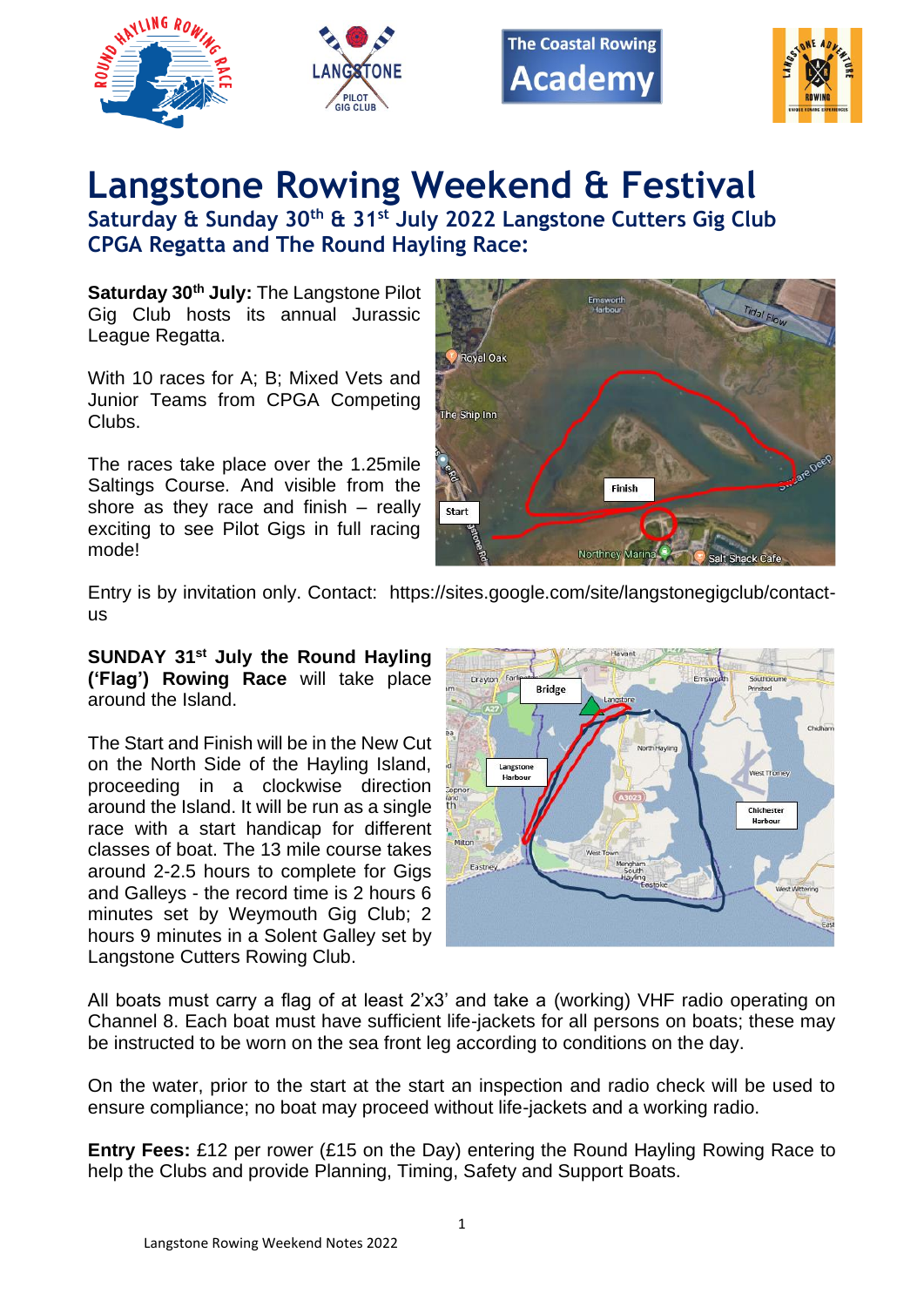







High Water Portsmouth 14.15 (4.5m);

- 11.00 Safety Review Confirm Course and Handicaps;
- 11.30 Coxswains & Crews Briefing;

Anticipated Race Handicap latest starting times (to be confirmed on the day as conditions can vary): Each boat is individually timed.

12.20 Claydons & Whalers 12.30 Bursledon Gigs 12.35 St Ayles Skiffs 12.48 Jolly Boats and Hybrid 4 oared boats; 12.52 Celtic Longboats 12.56 Solent Galleys 13.00 Cornish Pilot Gigs 13.10 C4X Coastal Quads 13.15 Traineras

Race finishes around 15.00. Boats recovered or moored up and crews off the water 16.00.

Presentations: 17.00. This year Langstone Adventure Rowing has extended the Awards of an Adventure Shield to crews for:

- 1. First Across the Line' on **Handicap**
- 2. Fastest Round the Island
- 3. Fastest Ladies Crew
- 4. Fastest Mixed Crew (50/50)
- 5. Fastest Vets Crew (50+\*)
- 6. Fastest Supervets (60+\*)
- 7. Fastest Juniors (over 14/Under 18\*)
- 8. Fastest Cornish Pilot Gig
- 9. Fastest St Ayles Skiff
- 10. Fastest Solent Galley
- 11. Fastest Bursledon Gig
- 12. Fastest Harker's Yard Gig
- 13. C4X Coastal Quads
- 14. Traineras
- 15. LAR Sportsman's Trophy\*\*

\* Rowing Crews must be all Ladies/over 50/under 18 as applicable; \*\* LAR Sportsman's Trophy at the discretion of the Organisers;

## *Alternative route:*

*In the event of high winds, the Hayling sea front can become impassable at either end to rowing boats. An alternative route, shown in Red, may be used. The Handicap start times will be revised according to the length of the revised course*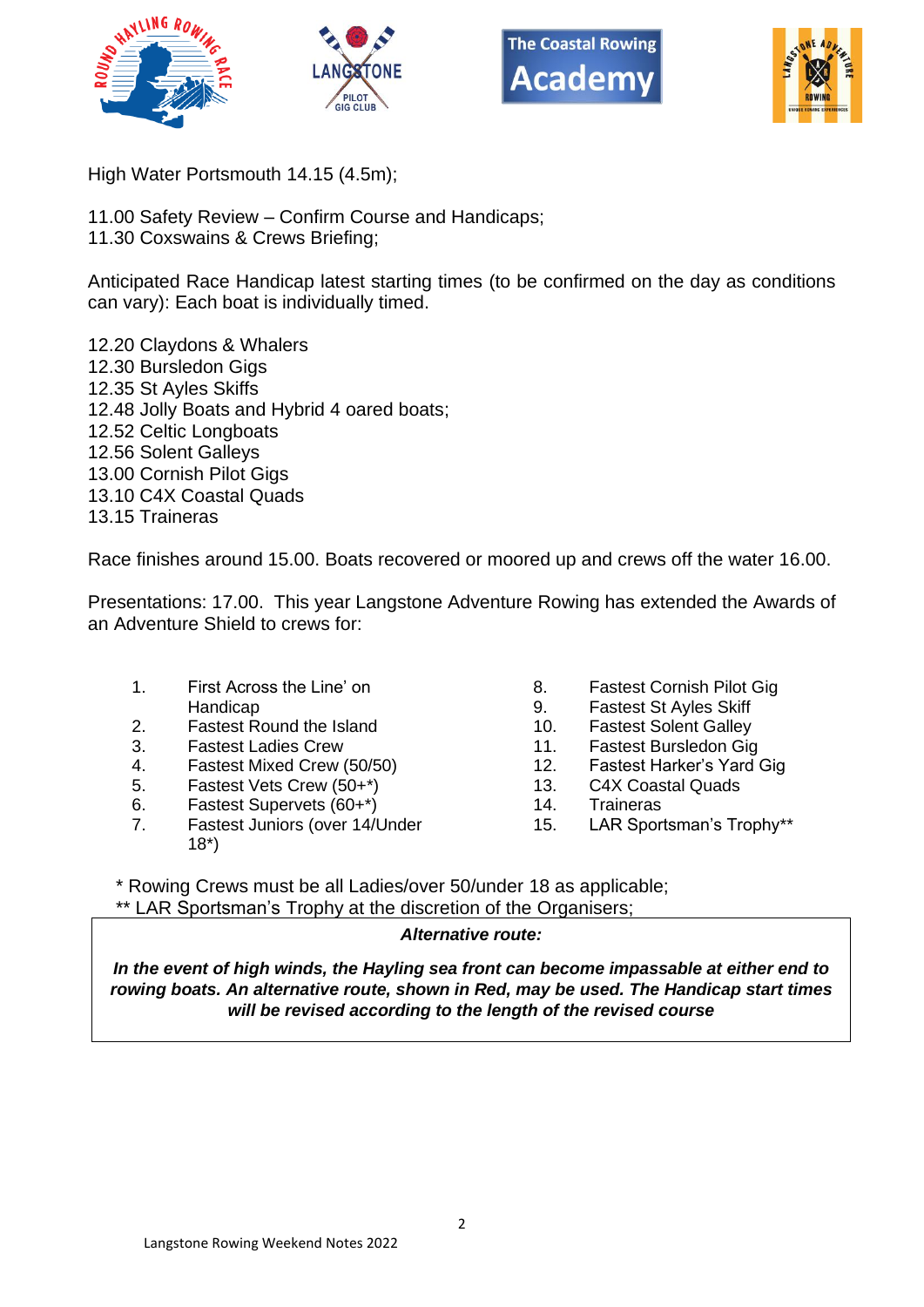







**Course Hazards:** On leaving the New Cut at the start crews may proceed clockwise around the island in pursuit of the fastest time. Hazards include: **Competent Coxswain** 

1. Cardinal, Marker Buoys and Marker Posts indicating Channel positions and hazards – competitors are recommended to stay between the **red** and **green** markers to avoid risk of grounding on tidal Saltings and mudbanks.

2. Moored yachts: To the North of the harbour entrances are lines of buoys and moored boats.



3. There are Tide races at the junction of the Harbour entrances – choppy water can result from certain wind/tide conditions. At the Exit to Chichester Harbour there will be a safety boat indicating the route to take – close to the red hazard Baskets off the shore line; **ensure you do not head south over the choppy waters on Bar Sands.**

4. Rock and wood Groynes along the sea front – stay seaward of all the red 'basket' Groyne markers.

5. Fishing Lines; On the entrance to Langstone Harbour - when hugging the shore to avoid the head tide - beware of long fishing lines. Advise fishermen of your approach verbally if possible.

6. Mulberry Hazard; A shallow, unmarked, sand bank to the NE of the wrecked Mulberry in Langstone Harbour is a hazard; while Crews can pass either side of the Mulberry without disqualification, always ensuring you regain the main channel thereafter.

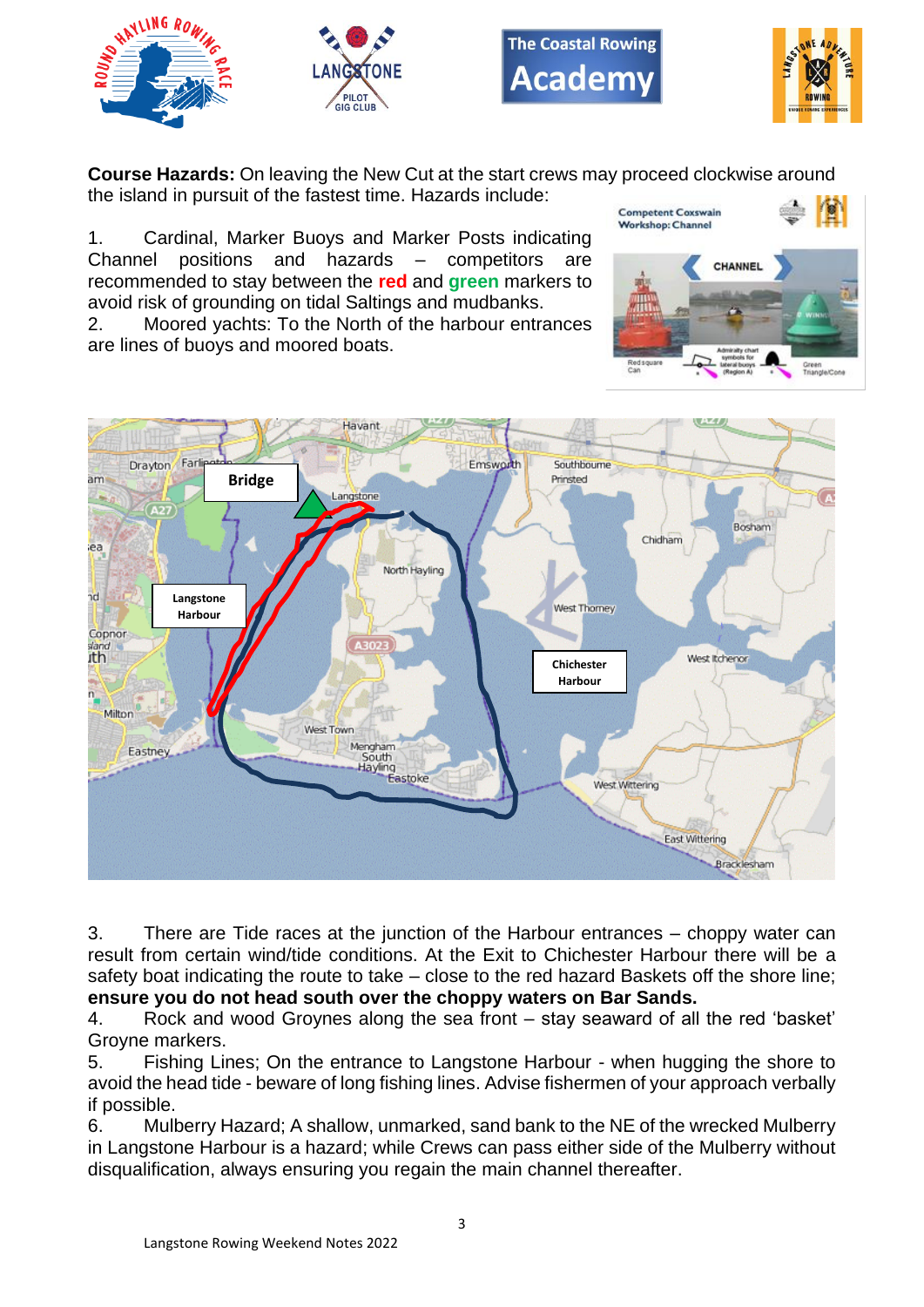





7. **BRIDGE: A narrow passage through the disused railway bridge and a narrow passage under the Hayling Bridge. TO AVOID COLLISION RISK IN THIS AREA RACING WILL CEASE AT THE GREEN TRIANGULAR BUOY MARKED 'BRIDGE' 100 METRES TO THE WEST OF THE BRIDGES. ANY CREW OVERTAKING BEYOND THIS POINT WILL BE DISQUALIFIED. Racing may recommence once through the narrow gap! A safety boat will oversee this requirement.**

**Course participants:** All Coxswains must be over 16 years. Under 18's must wear a life jacket or buoyancy aid; no one may take part under 12 years old.

**Safety:** All the Marshals and Safety boats are volunteers, so please respect them and the advice they give regarding safety and risk management.

**On the Water:** The coordinating wet-side manager will be Mike Gilbert mobile 07767 350 512. All crews will carry a VHF radio tuned to Channel 8 for communication purposes.

**On the Shore:** The venue is Northney Marina; Hayling Island PO11 0NH; 023 92 469246. Free parking, showers and toilets are on site.



Arrival and Departure: Boats and crews can arrive from Friday 29<sup>th</sup> July at the Marina. The coordinating Shore Manager TBA will base himself adjacent the North Slip. The Langstone Gig Club Cabin and Coastal Rowing Academy Tent used for a meeting point, shelter and storage for visiting crews.

Launching sites include: a) Public Slipway within the Marina Complex using the trailer to launch/recover or b)With 'dollies' off the North Shore Slip adjacent Langstone Pilot Gig Club Operations – the Red Compound. Trailers can be stored in the boat standing area adjacent the public slip. There is a secure Boat Park where boats/trailers can be left overnight.